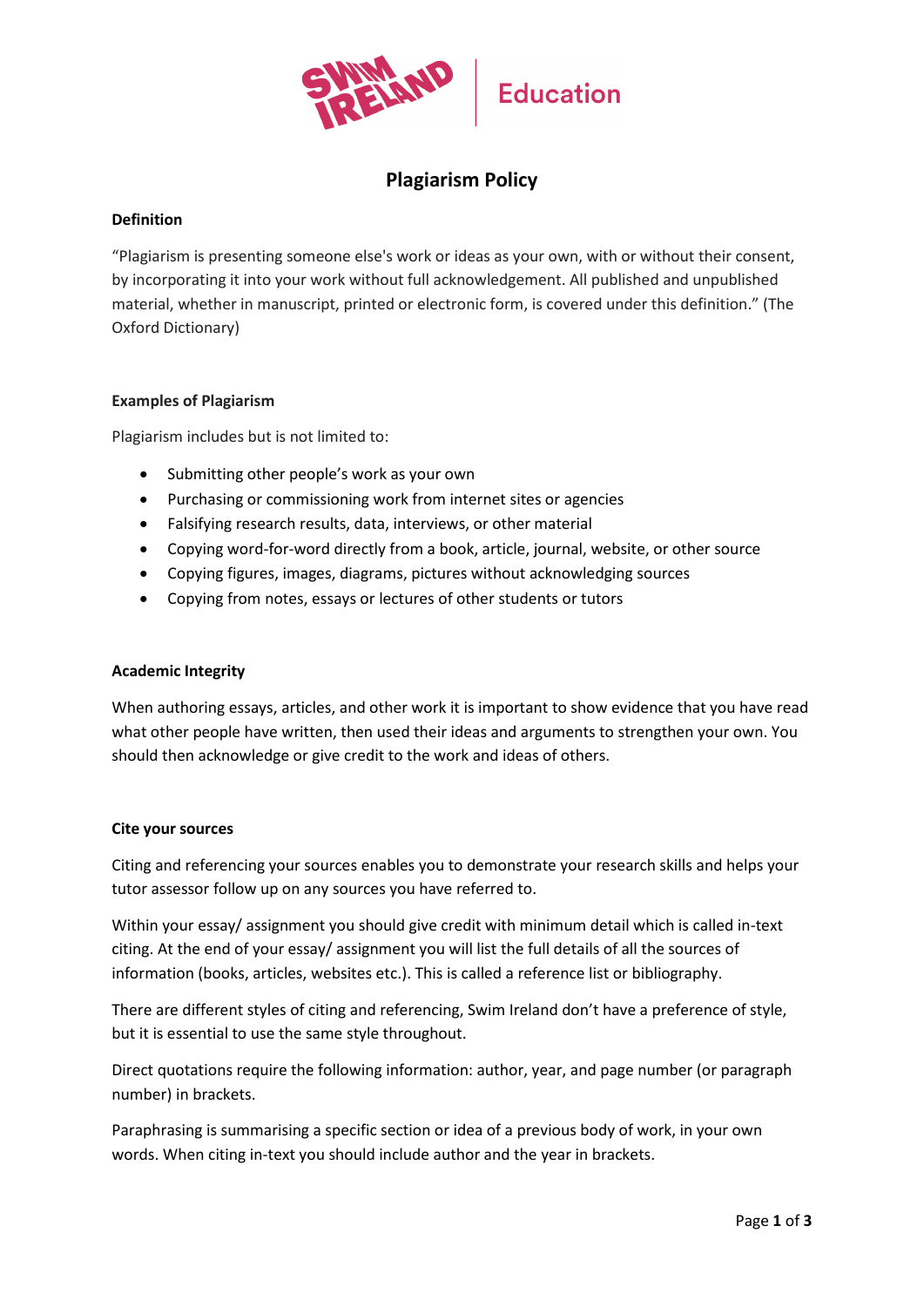

# **Examples of in-text citations (DCU, 2020):**

*Where the author's name occurs naturally in the text:*

In her report on student retention, Moore (2004) indicated how important this issue is for Irish universities

*Where the author's name does not occur naturally in the text:*

A recent report indicated that student retention is an important issue for Irish universities (Moore, 2004)

*Where you refer to a specific section, hence the need for the page number:*

In her report on student retention, Moore (2004, p.5) talks about "preventable underperformance" among third level students

# **Examples of reference list/ bibliography:**

Allen, M. W., & Bingham, T. (2016). *Michael Allen's Guide to E-Learning: Building Interactive, Fun, and Effective Learning Programs for Any Company*. John Wiley & Sons, Incorporated. http://ebookcentral.proquest.com/lib/dcu/detail.action?docID=4696320 Amateur Swimming Association. (2015a). *The ASA swimming teaching and coaching. Level one. Level one.*

Amateur Swimming Association. (2015b). *The ASA swimming teaching and coaching: Level two.* Arellano, N. L. (2010). Research Notes: Interpreting and Implementing the Long Term Athlete Development Model: English Swimming Coaches' Views on the (Swimming) LTAD in Practice: A Commentary. *International Journal of Sports Science & Coaching*, *5*(3), 421–424. Armour, K. (2011). *Sport Pedagogy: An Introduction for Teaching and Coaching*. Taylor & Francis Group. http://ebookcentral.proquest.com/lib/dcu/detail.action?docID=1422336

#### **Reference management tools**

There are many free options to manage citing and referencing. They can allow to save references to an online account and then import them directly into your document, formatted in your preferred citation style. The following reference management tools may be helpful:

- [EndNote](https://www.endnote.co.uk/?gclid=CjwKCAiAsYyRBhACEiwAkJFKosoK3wsLJXGNsPyO8-zP6V6zyPXtrsvOOMVC1Q8PNG3HjmOFZJ6S4xoCNXwQAvD_BwE)
- [Grammarly](https://www.grammarly.com/?q=essay&utm_source=google&utm_medium=cpc&utm_campaign=11862360164&utm_content=486886661408&utm_term=referencing%20tool&matchtype=b&placement=&network=g&gclid=CjwKCAiAsYyRBhACEiwAkJFKogA9ohs0MN6jfriRyun1zTdC8RxaYmaln4Pq68GW_aNKM4BQsrfAwRoC1BYQAvD_BwE&gclsrc=aw.ds)
- [Mendeley](https://www.mendeley.com/)
- [Zotero](https://www.zotero.org/)